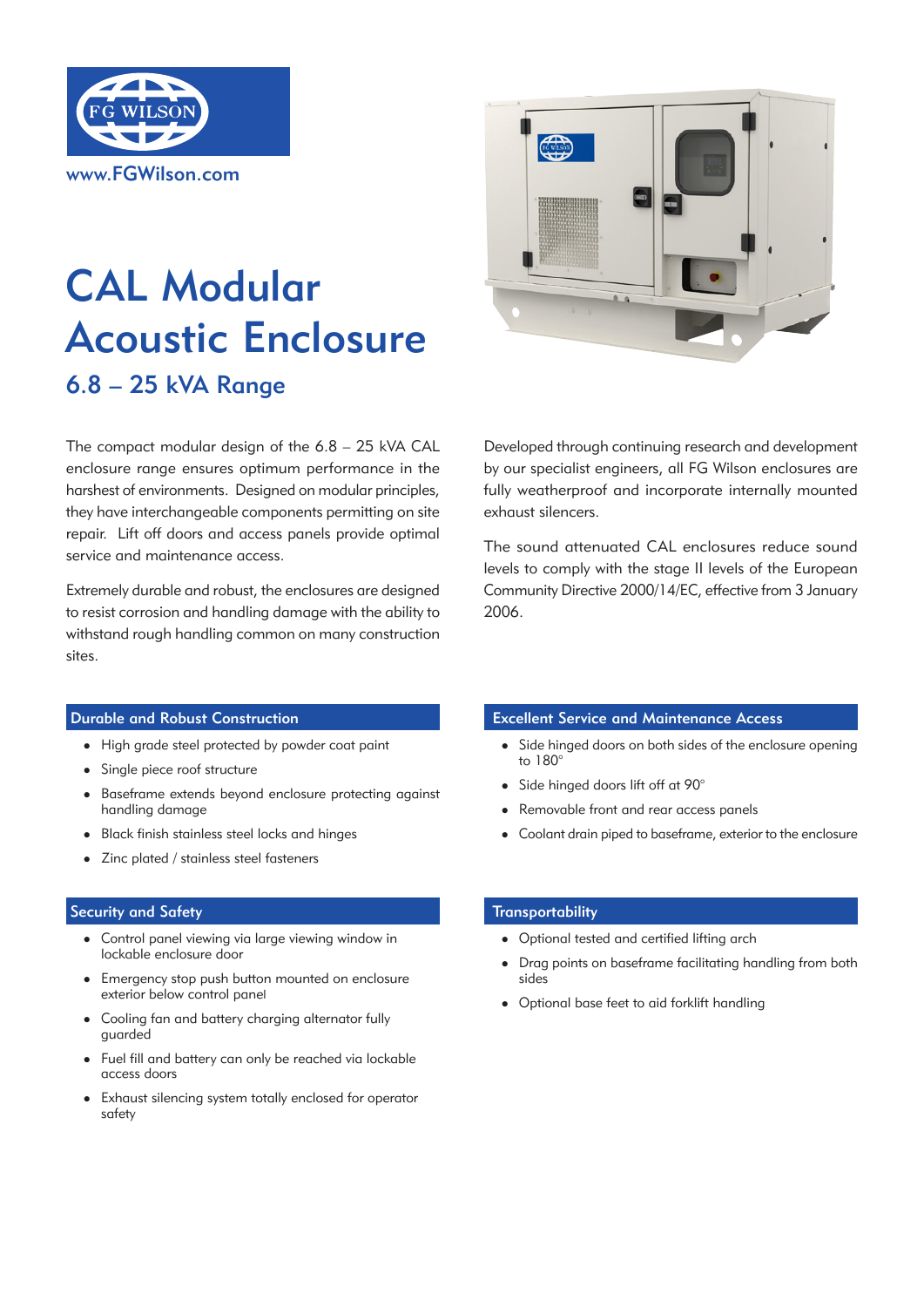Please note all noise and weight figures for the CAL enclosure are subject to change pending final verification..

| Sound Pressure Levels (dBA) - CAL |         |                  |              |             |              |             |              |                  |              |             |              |             |              |      |
|-----------------------------------|---------|------------------|--------------|-------------|--------------|-------------|--------------|------------------|--------------|-------------|--------------|-------------|--------------|------|
|                                   |         | 50 Hz @ 1500 RPM |              |             |              |             |              | 60 Hz @ 1800 RPM |              |             |              |             |              |      |
|                                   |         | 15m (50ft)       |              | 7m (23ft)   |              | 1m(3ft)     |              | 15m (50ft)       |              | 7m (23ft)   |              | 1m(3ft)     |              |      |
| <b>Generating Set</b><br>Model    |         | 75%<br>Load      | 100%<br>Load | 75%<br>Load | 100%<br>Load | 75%<br>Load | 100%<br>Load | 75%<br>Load      | 100%<br>Load | 75%<br>Load | 100%<br>Load | 75%<br>Load | 100%<br>Load |      |
| 3 Phase Models                    |         |                  |              |             |              |             |              |                  |              |             |              |             |              |      |
| P9.5-4                            | Prime   | 89               | 55.5         | 56.5        | 61.5         | 62.5        | 73.1         | 74.5             | 56.9         | 56.7        | 62.9         | 62.7        | 74.4         | 74.3 |
|                                   | Standby | 89               | 55.7         | 56.8        | 61.7         | 62.8        | 73.5         | 75.0             | 56.8         | 56.6        | 62.8         | 62.6        | 74.3         | 74.3 |
| P13.5-6                           | Prime   | 87               | 52.7         | 53.9        | 58.7         | 59.9        | 70.8         | 71.9             | 55.0         | 56.0        | 61.0         | 62.0        | 72.3         | 74.0 |
|                                   | Standby | 87               | 53.1         | 54.5        | 59.1         | 60.5        | 71.1         | 72.4             | 55.3         | 56.4        | 61.3         | 62.4        | 72.7         | 74.6 |
| P18-6                             | Prime   | 91               | 58.9         | 59.4        | 64.9         | 65.4        | 75.3         | 75.9             | 60.6         | 61.3        | 66.6         | 67.3        | 77.9         | 78.7 |
|                                   | Standby | 91               | 59.0         | 59.6        | 65.0         | 65.6        | 75.5         | 76.2             | 60.8         | 61.6        | 66.8         | 67.6        | 78.1         | 79.1 |
| P22-6                             | Prime   | 91               | 59.2         | 59.9        | 65.2         | 65.9        | 75.7         | 76.6             | 61.3         | 62.7        | 67.3         | 68.7        | 78.7         | 80.2 |
|                                   | Standby | 91               | 59.4         | 60.2        | 65.4         | 66.2        | 76.0         | 77.0             | 61.7         | 63.3        | 67.7         | 69.3        | 79.1         | 81.0 |
| <b>Single Phase Models</b>        |         |                  |              |             |              |             |              |                  |              |             |              |             |              |      |
| P7.5-4S                           | Prime   | 89               | 55.5         | 56.5        | 61.5         | 62.5        | 73.1         | 74.5             | 56.9         | 56.7        | 62.9         | 62.7        | 74.4         | 74.3 |
|                                   | Standby | 89               | 55.7         | 56.8        | 61.7         | 62.8        | 73.5         | 75.0             | 56.8         | 56.6        | 62.8         | 62.6        | 74.3         | 74.3 |
| P11-6S                            | Prime   | 87               | 52.7         | 53.9        | 58.7         | 59.9        | 70.8         | 71.9             | 55.0         | 56.0        | 61.0         | 62.0        | 72.3         | 74.0 |
|                                   | Standby | 87               | 53.1         | 54.5        | 59.1         | 60.5        | 71.1         | 72.4             | 55.3         | 56.4        | 61.3         | 62.4        | 72.7         | 74.6 |
| P14-6S                            | Prime   | 91               | 58.9         | 59.4        | 64.9         | 65.4        | 75.3         | 75.9             | 60.6         | 61.3        | 66.6         | 67.3        | 77.9         | 78.7 |
|                                   | Standby | 91               | 59.0         | 59.6        | 65.0         | 65.6        | 75.5         | 76.2             | 60.8         | 61.6        | 66.8         | 67.6        | 78.1         | 79.1 |
| P16.5-6S                          | Prime   | 91               | 59.2         | 59.9        | 65.2         | 65.9        | 75.7         | 76.6             | 61.3         | 62.7        | 67.3         | 68.7        | 78.7         | 80.2 |
|                                   | Standby | 91               | 59.4         | 60.2        | 65.4         | 66.2        | 76.0         | 77.0             | 61.7         | 63.3        | 67.7         | 69.3        | 79.1         | 81.0 |

Levels in accordance with European Noise Directive (2000/14/EC).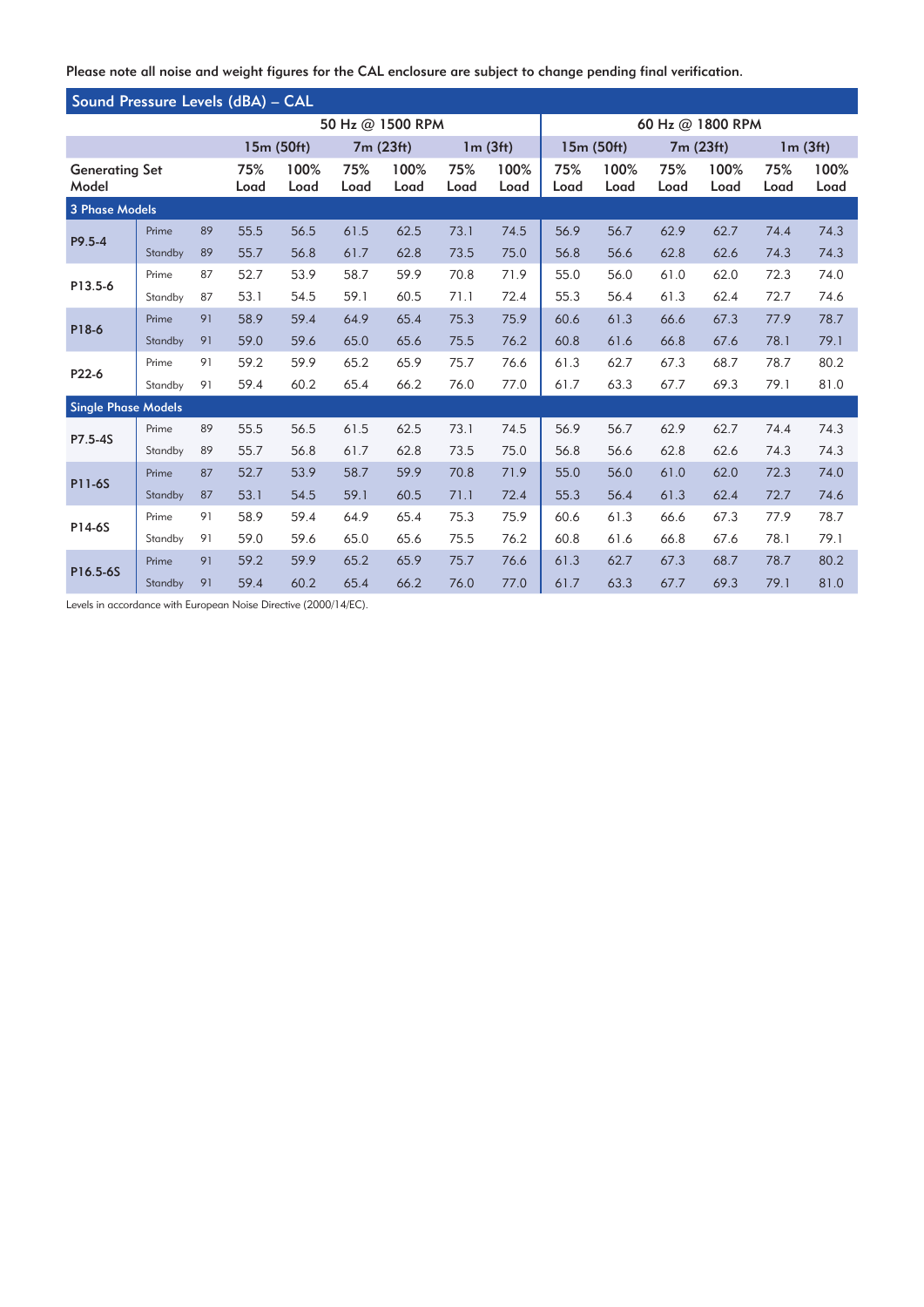

| Dimensions and Weights - CAL   |                    |                 |                 |                 |                    |                                                        |  |  |  |  |
|--------------------------------|--------------------|-----------------|-----------------|-----------------|--------------------|--------------------------------------------------------|--|--|--|--|
| <b>Generating Set</b><br>Model | $A$ :<br>$mm$ (in) | B:<br>$mm$ (in) | C:<br>$mm$ (in) | D:<br>$mm$ (in) | Weight:<br>kg (lb) | <b>Fuel Tank Fillable</b><br>Capacity:<br>$I$ (US gal) |  |  |  |  |
| 3 Phase Models                 |                    |                 |                 |                 |                    |                                                        |  |  |  |  |
| P9.5-4                         | 1704 (67.1)        | 876 (34.5)      | 1268 (49.9)     | 880 (34.6)      | 568 (1252.2)       | 55.0 (14.5)                                            |  |  |  |  |
| P13.5-6                        | 1704 (67.1)        | 876 (34.5)      | 1268 (49.9)     | 880 (34.6)      | 643 (1417.5)       | 55.0 (14.5)                                            |  |  |  |  |
| P18-6                          | 1704 (67.1)        | 876 (34.5)      | 1268 (49.9)     | 880 (34.6)      | 706 (1556.5)       | 55.0 (14.5)                                            |  |  |  |  |
| P22-6                          | 1704 (67.1)        | 876 (34.5)      | 1268 (49.9)     | 880 (34.6)      | 719 (1585.1)       | 55.0 (14.5)                                            |  |  |  |  |
| <b>Single Phase Models</b>     |                    |                 |                 |                 |                    |                                                        |  |  |  |  |
| P7.5-4S                        | 1704 (67.1)        | 876 (34.5)      | 1268 (49.9)     | 880 (34.6)      | 568 (1252.2)       | 55.0 (14.5)                                            |  |  |  |  |
| <b>P11-6S</b>                  | 1704 (67.1)        | 876 (34.5)      | 1268 (49.9)     | 880 (34.6)      | 643 (1417.5)       | 55.0 (14.5)                                            |  |  |  |  |
| P14-6S                         | 1704 (67.1)        | 876 (34.5)      | 1268 (49.9)     | 880 (34.6)      | 706 (1556.5)       | 55.0 (14.5)                                            |  |  |  |  |
| P16.5-6S                       | 1704 (67.1)        | 876 (34.5)      | 1268 (49.9)     | 880 (34.6)      | 719 (1585.1)       | 55.0 (14.5)                                            |  |  |  |  |

Note: Net Weight with lube oil and coolant, no fuel. Clearance required both sides.